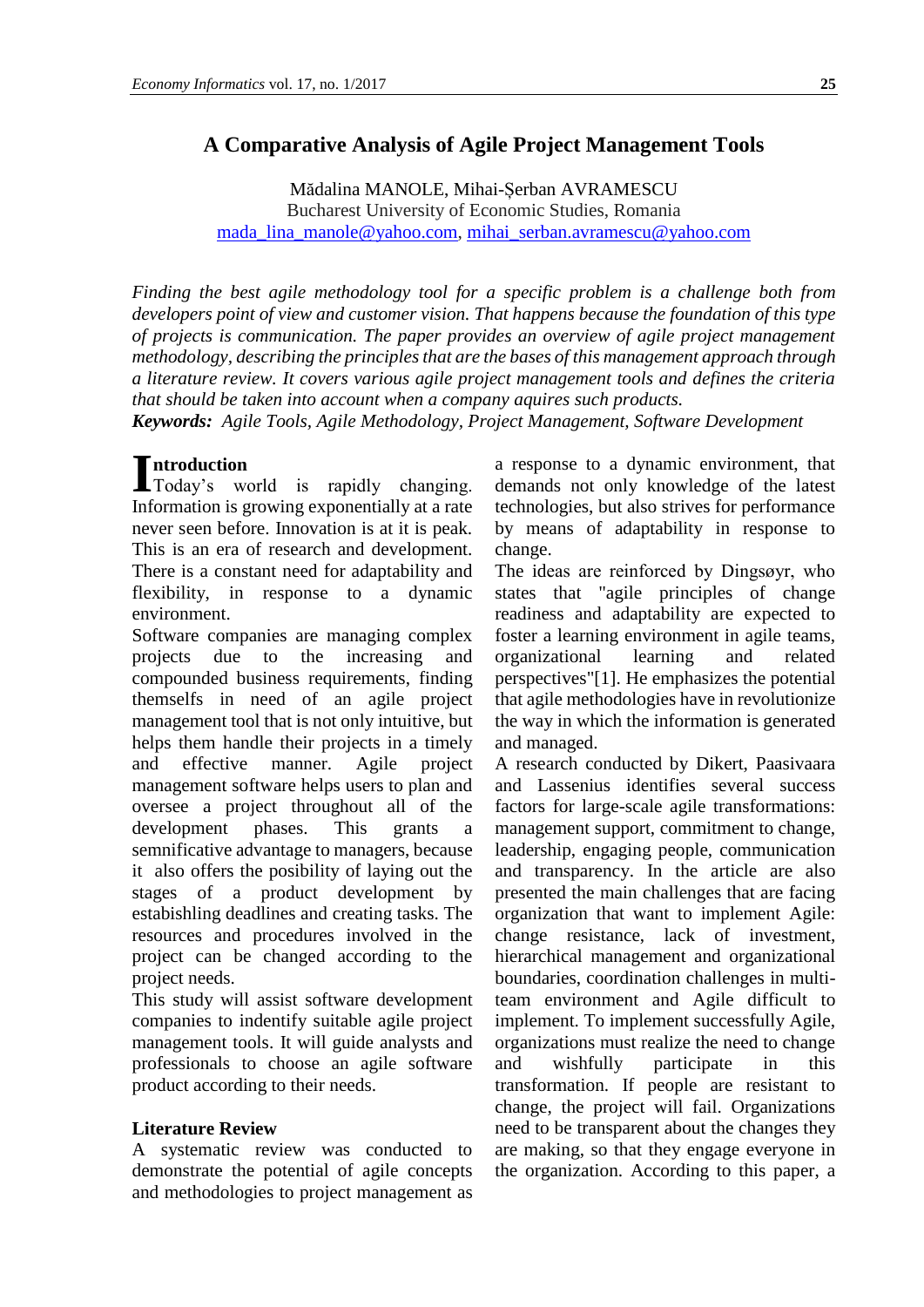"strong commitment from management assures teams that is the right thing to do"[2]. In another reaserch Inayt identifies a major cause of the failure and draws attention to the importance of the induction of the project: "It is established that 70% of the projects failed at requirement definition stage" [3]. This finding emphases the necessity of a company to invest in software products that guarantee them successful outcomes and competitiveness in the market place. Project Management Agile Tools are at the heart of a project helping companies plan, organize and oversee every stage in the life cycle of a product.

In a world that is rapidly changing and information is growing exponential companies that want to keep their seat at the table of the most powerful players in the global market place must acquire and manage complex enterprise software products that demand high tech infrastructure. This infrastructure is not only expensive, but is also need to be maintained by an IT division. Also, if a company is no longer needing the entire infrastructure because is rethinking the business strategy, then the costs of maintaining that infrastructure it not provides them a return on investment, being a waste of resources. Facing this problem companies are more and more turning to cloud solutions outsourcing this aspect of their business. This fact is very well argued in a paper written by Younas: "Based on our findings, there is a need for more cloud-based agile tools which could provide end-to-end support" [4].

Software companies had faced the problem of adaptability and flexibility in development of their products, where old methodologies like the classic "waterfall" prevent them for better understand the needs of their clients and deliver products that needed multiple changes, often hard to implement. The solution came in the form of the agile methodologies. Agile promotes communication with the stakeholders throughout the entire process of development and focuses on individuals, instead of tools and processes. The methodology became a way of managing numerous factors implicated in businesses,

today being applied also in various industries. The significance of collaboration in the management of a product life-cycle is highlighted by Lanubile: "A consistent PLM strategy can evolve in parallel with this process, providing mechanisms to guide and align technologies to the degree necessary. Such a strategy is valuable when working in external networks with participants from different organizations." [5].

## **Methodology**

The exponential rate of the information technology and communications is growing and the number of tools intended for implementation of the Agile methodology is very high and can not be covered entirely in a single paper. Thus, we choose to select some tools which are frequently used by companies activating in various sectors.

In the next section is the list of the most popular project management tools that are used by companies in managing their Agile projects, followed by a description of the characteristics that we considered definitive in comparison that underlie this study. We choose five tools to compare. After reading several papers on this topic, we decide to these because they are most used in this domain.

- 1- Atlassian JIRA
- 2- Taiga
- 3- Version One
- 4- Assembla
- 5- Asana

We find a lot of criteria through which these tools could be compared. Most are important, but we have focused our attention on those that are relevant to the idea of Agile methodology. So, the criteria on which this research is based are:

- 1- Integration facilities
- 2- Mobile Apps
- 3- User stories
- 4- Training
- 5- Planning

Integration Facilities: in the context of a team for a project sized to large, where team members can be distributed in several geographical areas, also customers can be in different geographical area, and the flow of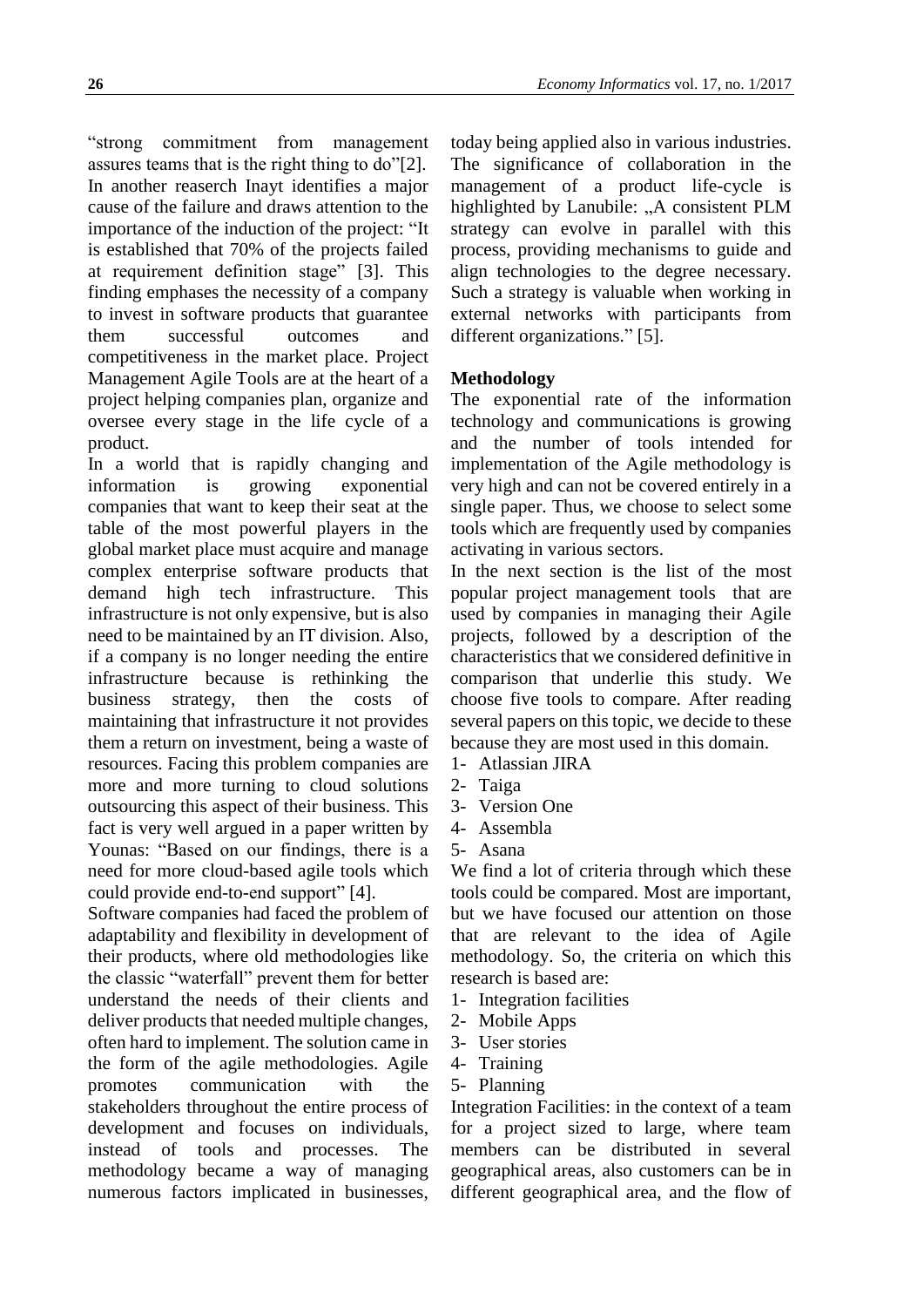information to be exchanged between all entities involved is large, integration becomes a fundamental element for a good collaboration. This may came in the integration with the internal communication system that company owns or another external solutions like such as Skype, Windows Live Messenger, Google Chat, etc.. We search for every tool documentation, on their sites, to see how wide is the scope of integration, and score with points from 1 to 5.

Mobile Apps: On the one hand we talk about the ability of the tool to be available on multiple platforms like desktop, web and mobile offering flexibility and on the other hand, the possibility of integration with the cloud for storing large data and even remote collaborative work. For that companies must enter a contract with a cloud services provider that can be customized exactly according to customer needs. For this criterion the unit of measure is the number of mobile platforms where the tool has developed an application. This platforms are iOS, Android and Windows. We search into the applications stores for each tool to see if exists and we looked for the reviews provided by users who downloaded them.

User stories: This particularity of tool is one of the closest principles to the Agile Manifesto published in 2001. It may seem very informal and unstructured data format but it is the element that encourages all entities participating in the development process to express themselves freely, to be transparent in recognizing the problems, the solutions and the achivements. User stories are short, simple and describe in natural language the perspective of a person (user or customer) about a subject from the project, it can be a software capability or anything else.

Training: This feature is related to the one before. Thus, for any tool to be adopted successfully in a working group members need to be involved in a training where they can learn and understand the functionality of the tools and how they can be used to improve their activity and the company productiviness. Training can be both offline (by receiving written documents or audio-video), by

videoconference, or can be given by a consultant from the company that provides the software in order to present them the tool and understand what are the operations and processes that they do on a day by day basis so that will offer them custom training. The elements taken into account for this criterion are: access to documents, tutorials, webinaries and the time and cost of support when submiting cases.

Task Management It is necessary to measure and justify the level of effort required to complete the project and this information must be based on transparency, so that at any time, any participant in the development, either the developer or client has the posibility to access this information. Things are always changing on the fly and tools must provide automated schedulers that can send notifications about the progress of the project, deadliness and other factors involved in order to keep the stakeholders informed in all the stages of the product development cycle.Also this feature help the team to better organize their resources, maintain the expected cost of the project and even plan their free time depending on how the work progresses.

The criteria described before were used to analyze the most popular project management software products and the results of the investigation were synthesize in the following table. Below the table are defined the metrics for each criterion.

The values semnifications are:  $0 -$  absent,  $1$ very weak, 2 – features exists, but there are weak points or problems in utilisation, 3 – the main features respect minimum requirements, 4 – features nessesary to obtain at least an average performance, 5 – features are express very well

For first criteria, we read documentation about what can offer this tools. The main source is their websites[9],[10],[11],[12],[13]. The main types of integration we looking for are communication (chat/messaging), cloud, mail services, calendar, social media(Facebook, Instagram, Tweeter). One point for each category.

For second criteria, we search for the application on the three aplication stores: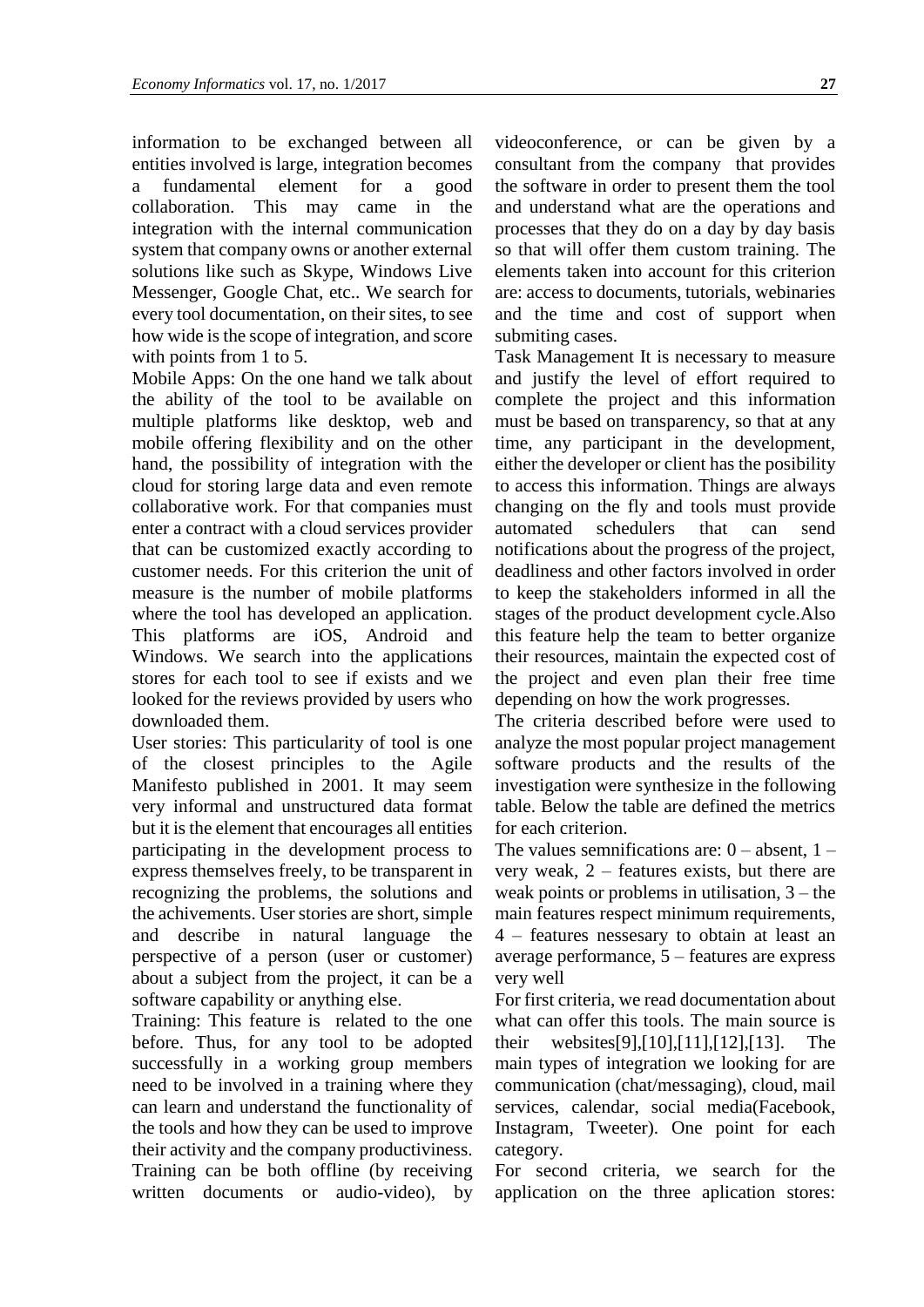AppStore[6], GooglePlay[7] and Microsoft Store[8]. In this way, we download the applications, in case they exist, on three mobile devices with different operating systems. Thus, from a maximum of five points, three of them are allocated for presence of mobile application on this three platforms. Another maximum two points remain are offer in relation with the rating offered by the other users who download and used the applications. All the three stores have a section with rating for all the applications, with a scoring system made from zero stars to five stars. So, if a tool was rated with five stars, we give him the maximum of two points, if he has two stars, we give 0.8 points, and so on.

For the third criteria, we analize the capabilities provided by tools companies. Like we can find in table, all received a maximum score. This happend because all of them have this feature, of course that are differences in terms of design or structuring mode, but this feature is so important for the idea of Agile development methodology.

For the training criteria, we focus on the options offered as support for users. Even if

the way of training is free or only with a subscription, we look for three main features. First of them is the *direct instant support*, including phone talks, live video sessions and even direct consulting interventions with a consultant, no matter the time or the day when the team needs assistance. The second type of support is *direct lagging support*. This refers to obtain materials, training, support via email, reports, request documentations, etc. The last modality of training is offering an online group/collectivity, like blogs, forums, where developers on different project can discuss similar problems. First two ways of training will be grade each with maximum two points, and the last with one point.

For the last criteria, we consider that a signifiant problem it's the capability of tool to satisfy personalized needs of developers. So we download the tools on our computers and try to test a very simple project, with just some tasks, to understand how easy is to use every software if you are not very familiar to work with this methodology. After this, we read what the companies of tool present on their websites about task management and so we formed an idea and we could give notes.

| $\sim$ 1110 Tangob of the effective words in ander join of the bolemary production |  |  |  |
|------------------------------------------------------------------------------------|--|--|--|
|                                                                                    |  |  |  |
| $(C_1)$ Integration                                                                |  |  |  |
| $(C_2)$ Mobile Apps                                                                |  |  |  |
| $(C_3)$ User stories                                                               |  |  |  |
| $(C_4)$ Training                                                                   |  |  |  |
| $(C_5)$ Task management                                                            |  |  |  |

**Table 1.** The values of the criteria used in analysis of the software products

The definition of the new values is required by necessity of criteria aggregation levels measured in a dimensionless value, independent of unit-specific features. The goal is to build a comparative analysis of aggregate indicator whose value synthesize all

levels studied and measured characteristics representing the tools.

The values resultated from Table 1 were normalized to contain values defined on the [0,1] interval (Table 2).

|                 |     | $T_2$ | ᠇᠇<br>13 | - 4 | ௱<br>15 |
|-----------------|-----|-------|----------|-----|---------|
| Integration     | 0.8 | 0.2   |          | 0.6 |         |
| Mobile          |     |       |          | 0.4 | 0.8     |
| User stories    |     |       |          |     |         |
| Training        |     | 0.4   | 0.6      | 0.6 | 0.6     |
| Task management |     | 0.7   |          | 0.6 | 0.6     |

**Table 2.** The values of the objective variables.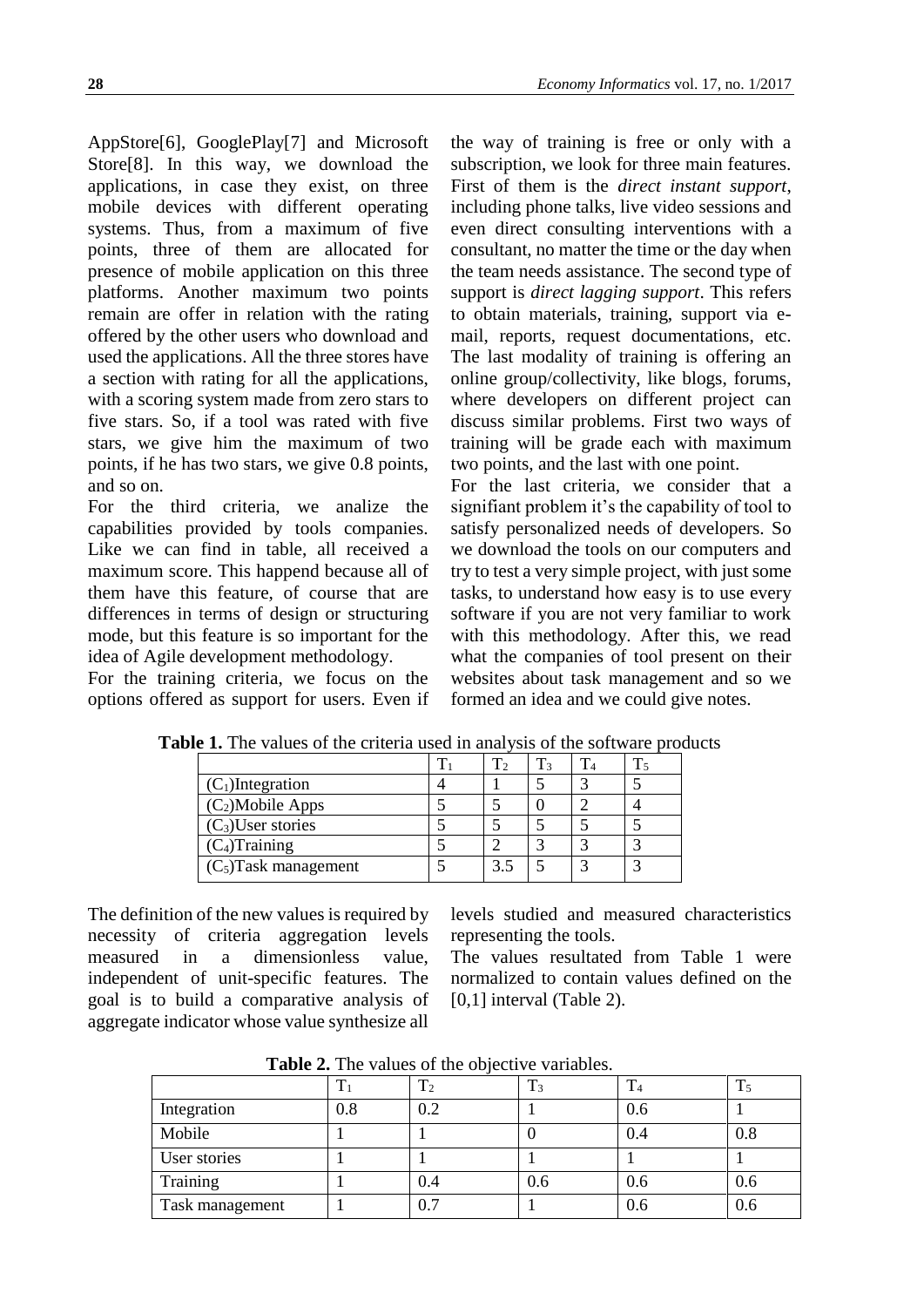To calculate the values we had to determine the minimal and maximal interval values, every cell being calculated with the formula below:

 $F(\text{val})_1 = (\text{val - min}) / (\text{max - min})$ , where min is the minimal value and max is the maximal value for a feature that a product could have. The values obtained by this formula are in the  $[0;1]$  range.

The reference values used for the software products are calculated using the following formula: 5

$$
I_i = \sum_{j=1}^5 (C_j * P_j)
$$

 $P_j = P(T_j)$ , where  $P_j$  is the weight of criterion j.

All criteria are important but as in any other system composed of several variables, each element has a weight. We have asked some faculty colleagues who have been used an Agile software product to manage their projects, to give us the grades for the chosen criteria, according to the relevance each one considers. Thus, 38 students offered grades and we could calculate an average to become a weight.

The weight values are presented in Table 3.

| <b>Table 3.</b> The values of weights of the criteria. |  |
|--------------------------------------------------------|--|
|--------------------------------------------------------|--|

|                              |  | $P(T_1)   P(T_2)   P(T_3)   P(T_4)   P(T_5)$ |      |             |
|------------------------------|--|----------------------------------------------|------|-------------|
| Valoare   0.23   0.22   0.21 |  |                                              | 1020 | <b>1016</b> |

Condition to be observed:  $\sum_{j=1}^{5} (P(T_j))$ 

The final scores for tech analysed tools are calculated and the results are shown in Table 4.

| Tool indicator | Value |  |  |
|----------------|-------|--|--|
| ı,             | 0.974 |  |  |
| $I_2$          | 0.668 |  |  |
| ${\rm I}_3$    | 0.720 |  |  |
|                | 0.652 |  |  |
| I5             | 0.832 |  |  |

# **Table 4.** The final score for the analysed tools.

## **Results**

The final hierarchy is presented in Table 5.

|       | Table 5. The hierachy of Agile tools. |  |
|-------|---------------------------------------|--|
| ا … ا |                                       |  |

| Position | Tool               |
|----------|--------------------|
|          | Atlassian JIRA     |
|          | Asana              |
| 3        | <b>Version One</b> |
|          | Taiga              |
| 5        | Assembla           |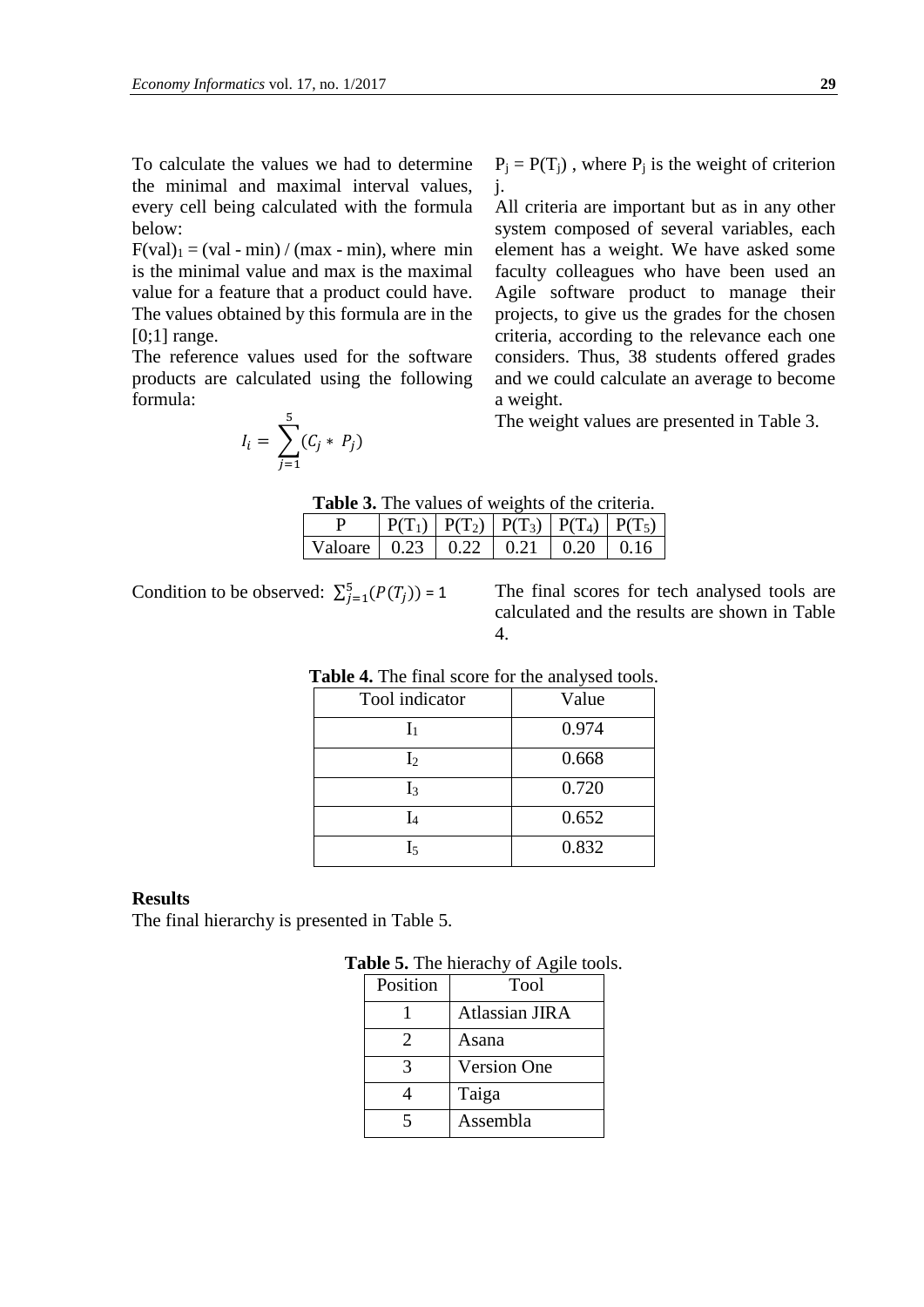We now have an overview about all this tools, so we will draw some directions for each one, in the revers order of results.

The list starts with Assembla. It's a robust and intuitive tool implementing Agile methodology through user stories and a very good application for iOS, but nothing for the other two platforms. The other facilities, including training are middle scored, offering although basic functionality.

The second tool is Taiga. This open-source tool is not very popular but he has some interesting features like support Scrum, user stories and more of that, it's very simple to use. This make it so good for small teams, with not very complex projects. The fact is that is still yet lacking the integration features, but compensates with full mobile applications range, user stories and a basic training features.

On the third place is Version One, whose best pro's are a very intuitive task management, including Gantt pattern and integration with other applications is on a high level. Very poor though regarding mobile applications. This is what keeps him on this place.

Asana is one of the best tools on the market. Like Version One, it comes with a very strong integration feature and also mobile application for iOS and Android with a very large number of downloads and a 4+ rating overall. The task management covers the main needs for developers, including reports, filters and training that is realized with tutorials and documentations.

During the study, it was discovered that there isn't a complete tool, universal functional for any business's needs. It's a good thing that there are tools specialized in certain directions and thus come in aiding specific projects. However, in study we compare several solutions, so we can draw some conclusions. Thus, as a result of rough calculation of the performance indicators, the most powerful tool has been shown to be Atlassian JIRA. It obtained the best scores, almost maximum. It contains all the features necessary and this is seen through market share. The enterprise subscription is expensive but offer live direct support and interventions, all range about

training. Their mobile applications are complete, with best score on iOS.

## **Conclusion**

Nowadays, we are witnessing an exponetial growth of information technology that requires from specialists that activate in this fields the ability to adapt rapidly to the changes that occur in a dynamic environment. Agile Methodology is not a new concept and its principles are not only simple, but extremly usefull to follow in such extent that they will bring added value to any project team. Based on our findings, there is an increasingly number of agile project management software products on the market that could help users to manage their projects. The use of agile tools could help improve productivity overall software development cycle.

One idea for future studies is to create a mathematical model with multiple criteria that were not included in this paper, which contain parameter so that the process of choosing the most appropriate tool consists in the allocation of values of parameters and outcome / results favorable is automatically returned.

#### **References**

- [1] T. Dingsøyr. "A decade of agile methodologies: Towards explaining agile software development." *The Journal of Systems and Software,* vol. 85, pp. 1213– 1221, 2012.
- [2] D. Dikert. "Challenges and success factors for large-scale agile transformations: A systematic literature review." *The Journal of Systems and Software,* vol. 119, pp. 87- 108, 2016.
- [3] I. Inayt. "A Review of the Most Relevant Features of Agile Tools Supporting
- Requirements Management." *International Journal of Software Engineering and Technology,* Vol 2, No. 1, pp. 1-11, 2016.
- [4] M. Younas. "A survey of Cloud-based Agile Tools." in *KSII The 7th International Conference on Internet (ICONI),* 2015.
- [5] F. Lanubile. "Collaboration Tools for Global Software Engineering." in *IEEE Software,* 2010, pp. 52-55.